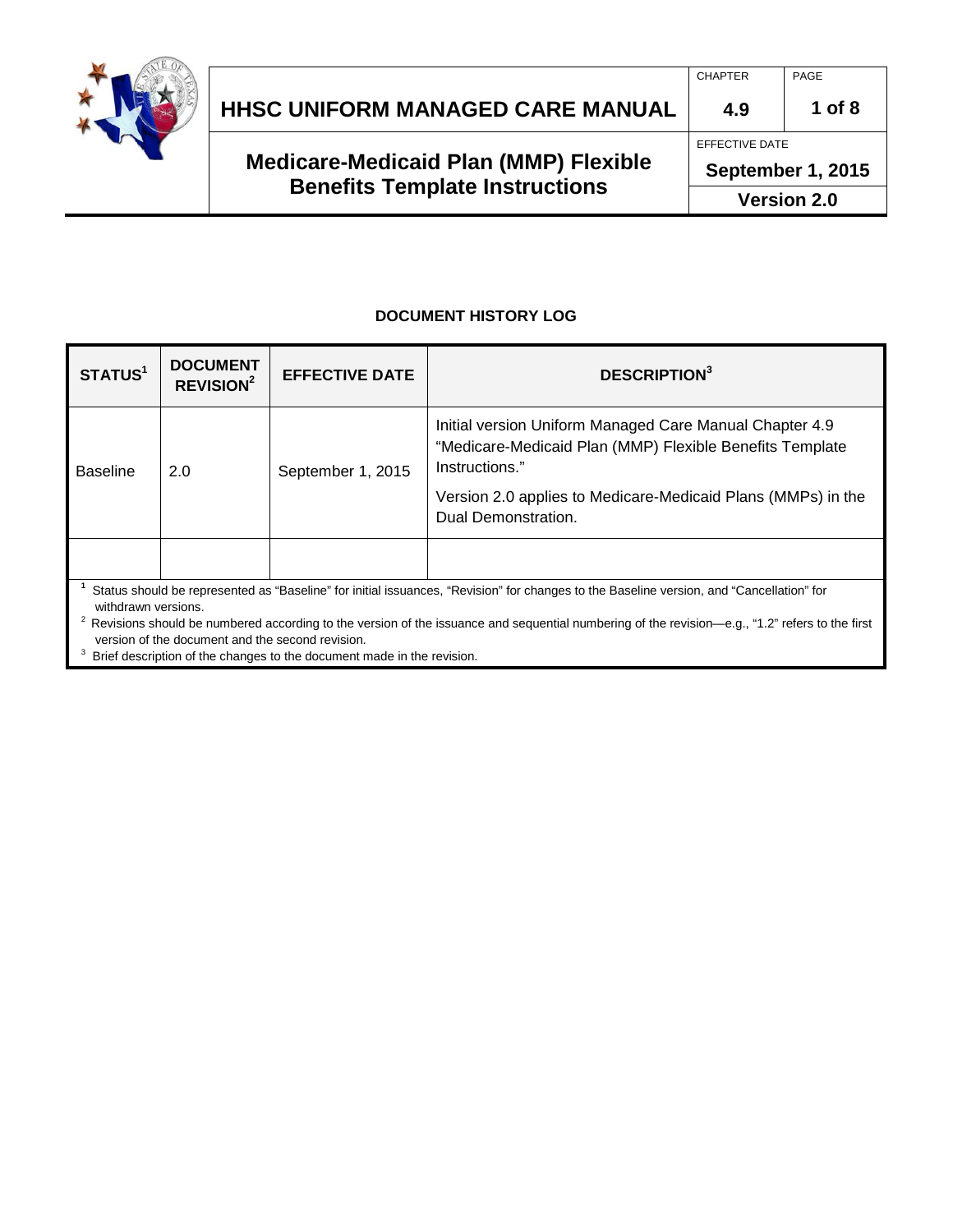

|  | <b>Medicare-Medicaid Plan (MMP) Flexible</b><br><b>Benefits Template Instructions</b> | September 1, 2015 |          |
|--|---------------------------------------------------------------------------------------|-------------------|----------|
|  |                                                                                       | EFFECTIVE DATE    |          |
|  | <b>HHSC UNIFORM MANAGED CARE MANUAL</b>                                               | 4.9               | $2$ of 8 |
|  |                                                                                       | <b>CHAPTER</b>    | PAGE     |

### **I. Applicability of Chapter**

This chapter applies to Medicare-Medicaid Plans (MMPs) participating in the Dual Demonstration. In this chapter, references to "Medicare and Medicaid" or the "Medicaid Managed Care Program(s)" apply to the Dual Demonstration.

### **II. Objective**

MMPs contracting with the State of Texas and CMS to provide comprehensive health care services to qualified program recipients must submit the Medicare-Medicaid Plan (MMPs) Physical and Behavioral Health Flexible Benefits Template in accordance with the three-way contract for Dual Demonstration services between HHSC, CMS, and the MMP, and in accordance with the instructions below. HHSC will use the data in the template for comparison charts for MMP Enrollees. Ad Hoc reports may be requested by HHSC and CMS as needed.

The Medicare-Medicaid Plan (MMPs) Physical and Behavioral Health Flexible Benefits Template must be submitted to the Contract Management Team (CMT), consisting of HHSC and CMS, annually on April 1<sup>st</sup> for review.

#### **III. General**

Flexible Benefits are defined in Section 1.66 of the three-way contract.

### **IV. Flexible Benefits Template**

The template (UMCM Chapter 4.8, "The Medicare-Medicaid Plan (MMPs) Physical and Behavioral Health Flexible Benefits Template") must be completed according to the instructions provided by HHSC in this chapter.

HHSC will provide the Flexible Benefits template to the MMPs in Word format. Document integrity is critical to the automated compilation of this data.

MMPs must follow the instructions in the bullets below:

• MMPs must include only Flexible Benefits as defined by the three-way contract (i.e., non-Medicare and non-Medicaid benefits).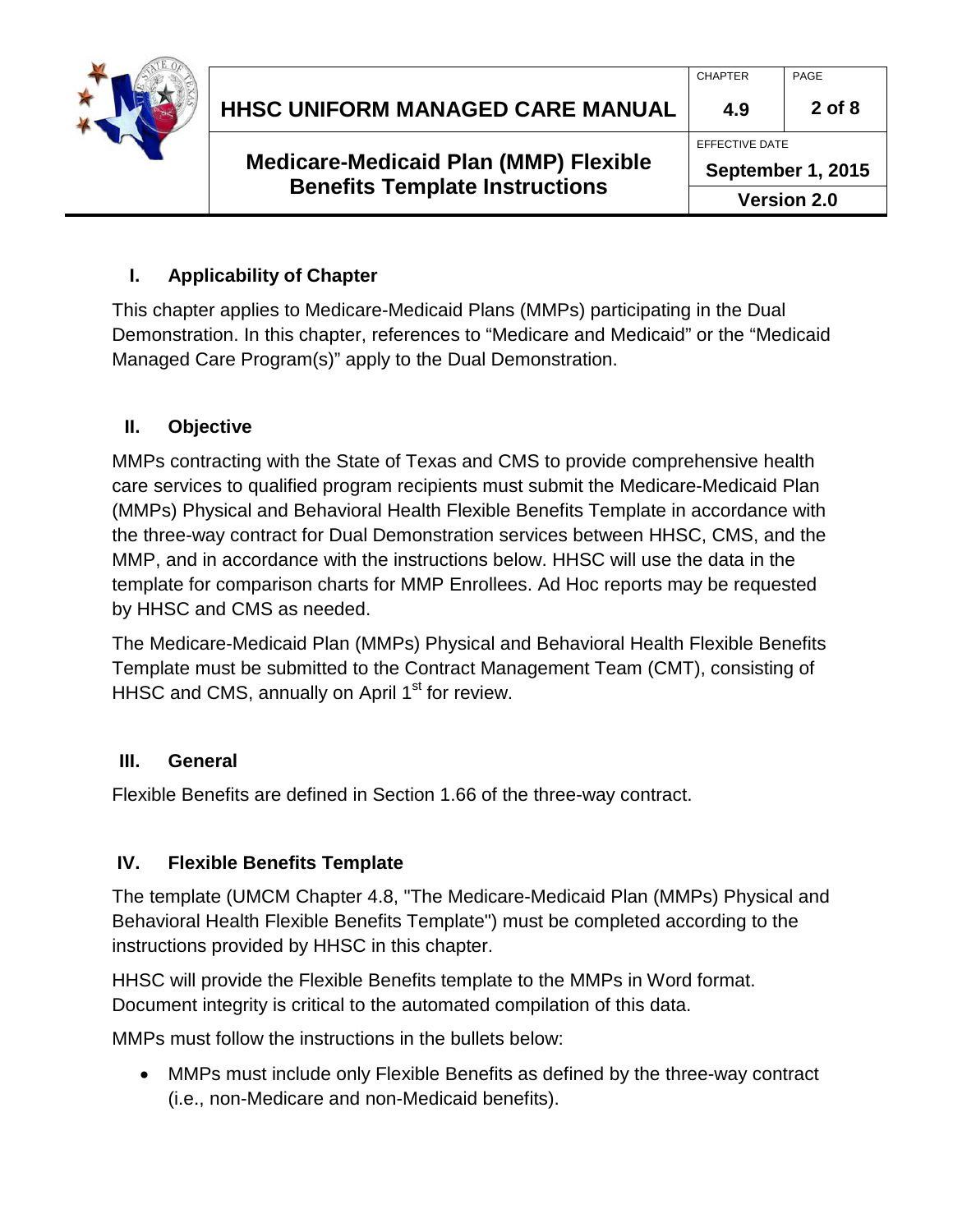

|                                         | CHAPTER        | PAGE   |
|-----------------------------------------|----------------|--------|
| <b>HHSC UNIFORM MANAGED CARE MANUAL</b> | 4.9            | 3 of 8 |
|                                         | EFFECTIVE DATE |        |

# **Medicare-Medicaid Plan (MMP) Flexible Benefits Template Instructions**

- Only one template is required for each MMP. MMPs should not submit individual templates for each Service Area.
- MMPs must fill out one table for each Flexible Benefit submitted and identify the General Category (see Appendix A for a list of general categories under Physical and Behavioral Health and Dental Health categories).
- MMPs may copy and paste additional Flexible Benefits tables as needed, but the integrity of the table must not be changed.
- If an MMP proposes to provide multiple Flexible Benefits that fall under one general category, the MMP should complete a table for each separate Flexible Benefit that falls under that category.
- MMPs must enter "N/A" if it does not offer the Flexible Benefit from a general category listed in Appendix A.
- MMPs may not create additional general category descriptions and must only use the ones in Appendix A or list "NA."

# **V. Data Entry Instructions**

Please follow the instructions for each section listed below.

# **1) MMP Information**

MMPs must fill in the blank spaces under page 2.

MMP: MMP Name

Period Covered: Date the Flexible Benefits are applicable.

MMP Contact Name: MMP contact that can respond to any questions regarding information included in the Flexible Benefits template.

MMP Contact Email*:* Email address for MMP contact

MMP Contact Phone Number: Office number for MMP contact

Fill in the MMP's Name and Period covered in the footer of the Word document. MMPs can submit any number of Flexible Benefits proposals--to do so, copy the applicable Flexible Benefits tables as many times as needed in each document. MMPs must ensure the header remains on each page in order to identify page number.

### **2) Flexible Benefits Tables**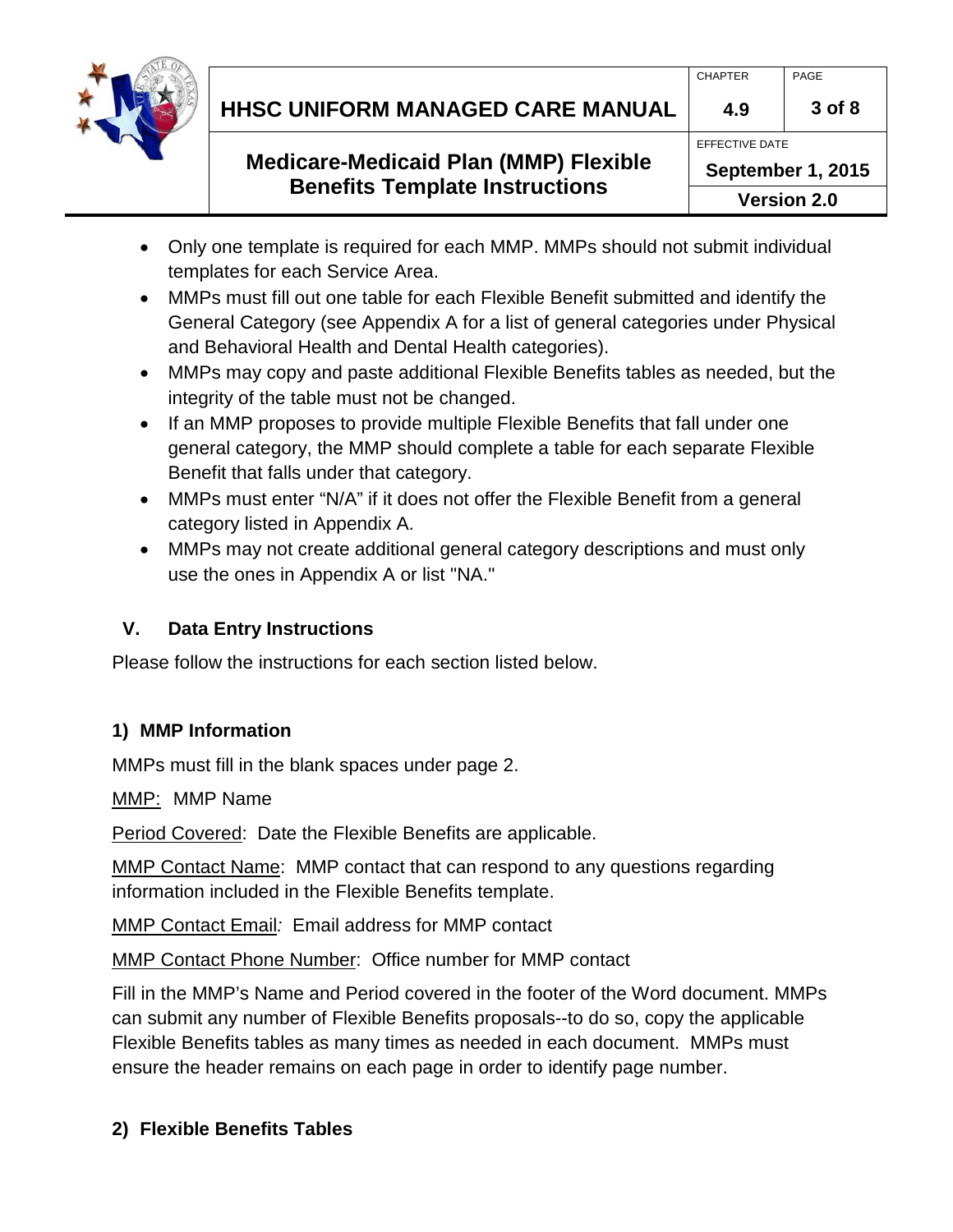

| <b>Benefits Template Instructions</b>        | <b>Version 2.0</b> |        |
|----------------------------------------------|--------------------|--------|
| <b>Medicare-Medicaid Plan (MMP) Flexible</b> | September 1, 2015  |        |
|                                              | EFFECTIVE DATE     |        |
| HHSC UNIFORM MANAGED CARE MANUAL             | 4.9                | 4 of 8 |
|                                              | <b>CHAPTER</b>     | PAGE   |
|                                              |                    |        |

Please follow the instructions below for the following table:

### • **Flexible Benefits**

### **a) General Category**

The General Category column describes general categories used in the program comparison charts for Enrollees. MMPs must fit their proposed Flexible Benefit into one of the general categories in Appendix A. MMPs may submit multiple Flexible Benefits submissions for each general category as long as a new table is created for each Flexible Benefit. If a new table is created, the MMPs must include the General Category to which it belongs. This row will repeat at the top of each table for identification purposes.

### **b) Description of Flexible Benefit and Enrollees Eligible to Receive the Services**

The Description column includes a detailed description of the Flexible Benefit offered.

# **c) Applicable Programs**

Identify which applicable comparison charts apply to the Flexible Benefit. MMPs will be required to provide a response to whether or not a Flexible Benefit applies for each comparison chart listed by inserting "yes" or "no".

- Medicare-Medicaid Plan Enrollees in a Nursing Facility
- Medicare-Medicaid Plan Enrollees in the Community

For items d) – h) and j) – k), please provide responses for all programs or type in "N/A" if not applicable.

# **d) Applicable Service Areas**

List all service areas to which the Flexible Benefits applies.

### **e) Limitations or Restrictions**

Please list any limitations/restrictions for each benefit including but not limited to: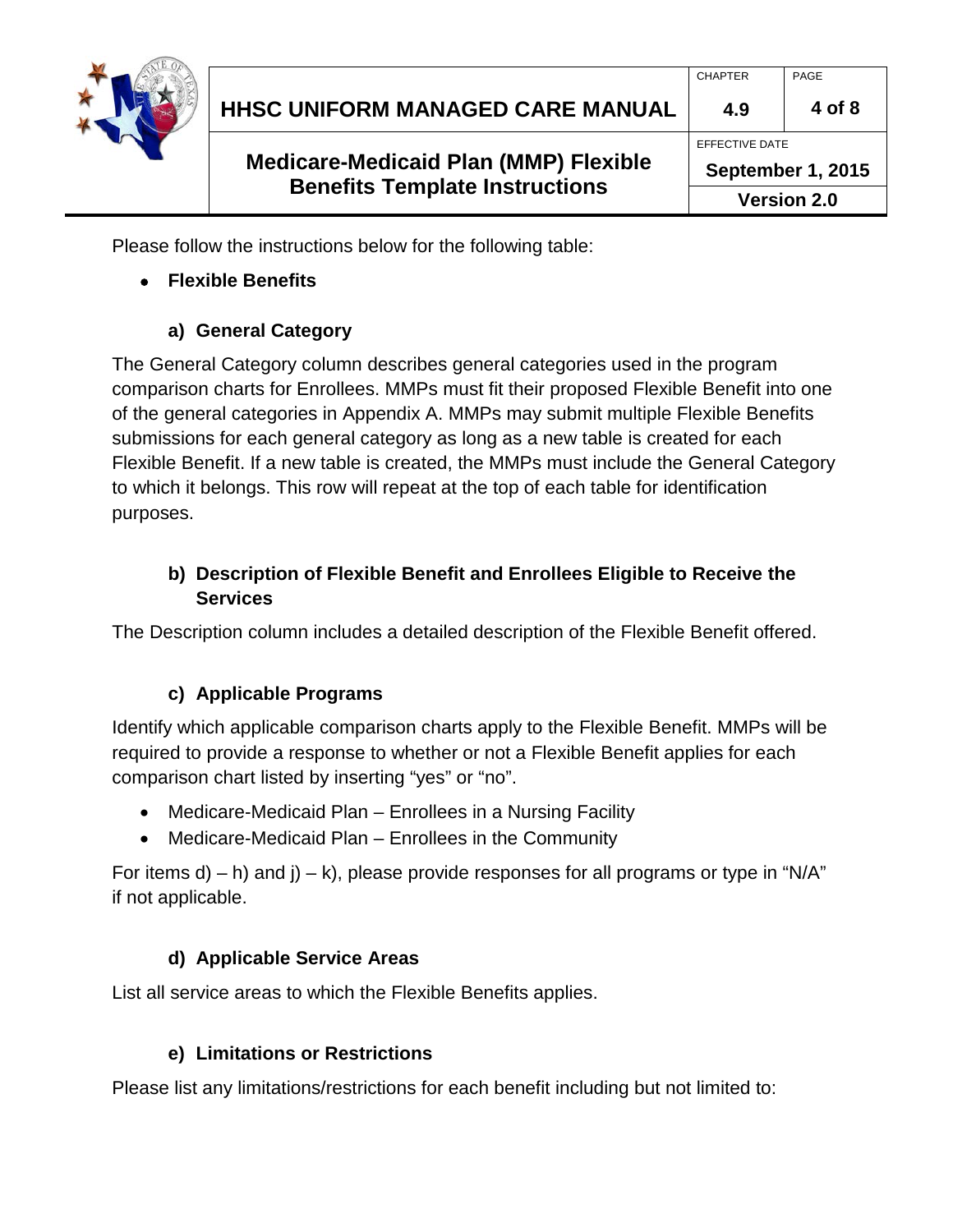

| HHSC UNIFORM MANAGED CARE MANUAL | 4.9     | 5 of 8 |
|----------------------------------|---------|--------|
|                                  | CHAPTER | PAGE   |

# **Medicare-Medicaid Plan (MMP) Flexible Benefits Template Instructions**

- o Age, for ages please specify whether it applies to a specific age group. If the Flexible Benefit applies to a range, please specify if it is up to a certain age by using this format, "age  $\underline{x}$  through  $\underline{y}$ ". HHSC and CMS will interpret this to mean that the Flexible Benefit applies to Enrollees until the last month of their  $\underline{v}$  birthday. Do not use the terms "under" or "over" in your age limitations.
- o Gender;
- o Dollar amounts;
- o Time limits;
- o Visits;
- o Program level restrictions including but not limited to:
	- **STAR+PLUS waiver and non-waiver Enrollees**

# **f) Proposed Comparison Chart Language**

Provide proposed comparison chart language that includes a description of the Flexible Benefit as well as limitations. The proposed language should be written at a sixth- grade reading level and should not exceed 170 characters including spaces.

# **g) Is this a new or previously approved Flexible Benefit?**

The MMP should describe whether or not the proposed Flexible Benefit was previously approved. If not, please insert "new". If previously approved, please note whether or not there have been any changes made since approval. If no changes have been made, please insert "unchanged." If changes have been made, please insert "changed" and describe changes.

# **h) Date previously approved**

If this Flexible Benefit was previously approved, state the period (SFY) it was approved by HHSC and CMS staff. Please use the date the MMP received the approval email from HHSC or CMS staff.

# **i) Describe how the MMP will identify the Flexible Benefit in administrative data (Encounter Data).**

This row should include information on how the MMP will identify the Flexible Benefit in administrative data (encounter data), as well as the applicable financial arrangement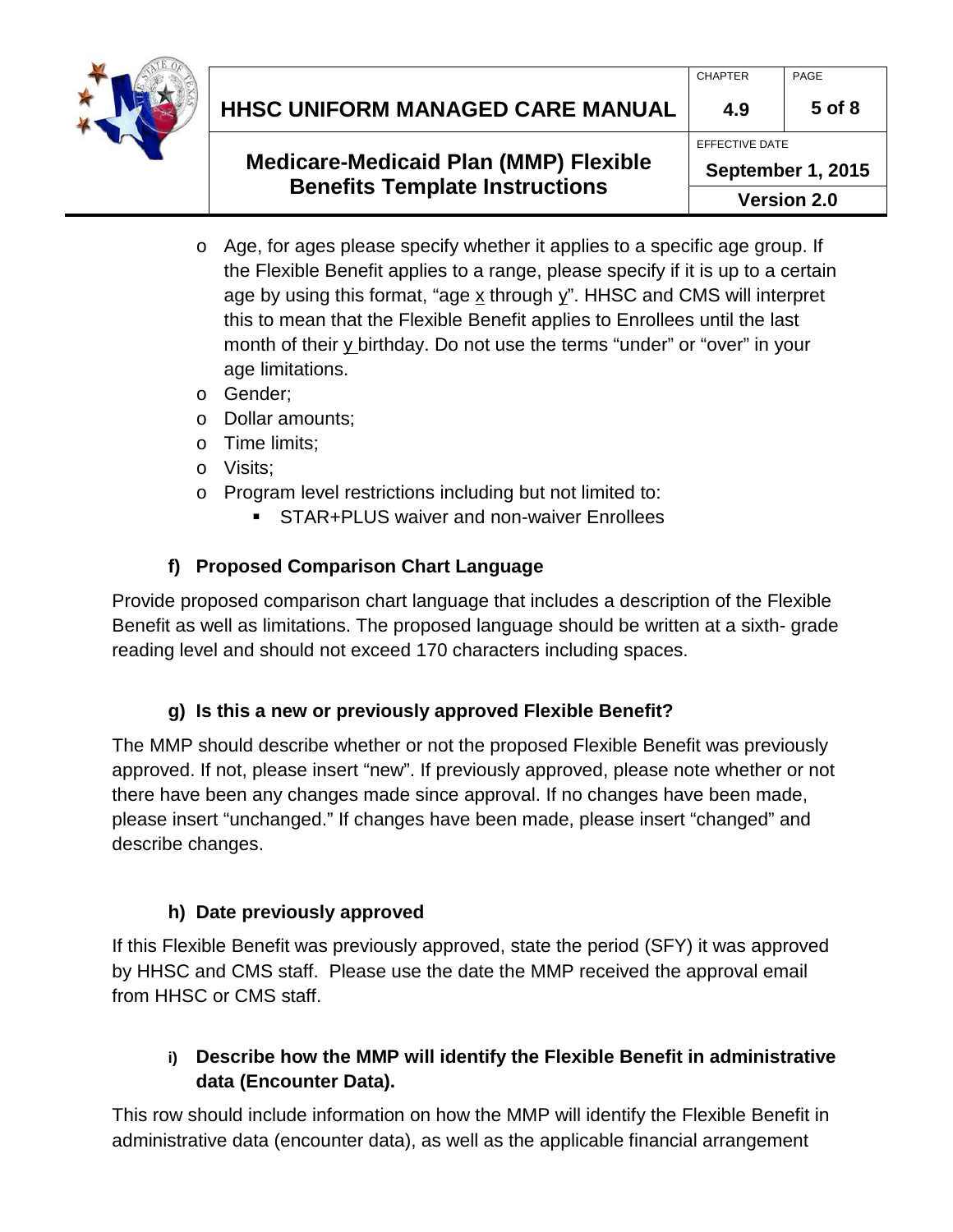

| <b>HHSC UNIFORM MANAGED CARE MANUAL</b> | 6 of 8 |
|-----------------------------------------|--------|
|                                         |        |

# **Medicare-Medicaid Plan (MMP) Flexible Benefits Template Instructions**

CHAPTER PAGE

code and description. The information should include Healthcare Procedure Coding System Codes (HCPCS) if applicable. If the Flexible Benefit is not identified in in encounter data, please submit a description of how it will be accounted for in the financial statistical report (FSR).

# **j) Are any of these codes in the managed care contract, Texas Medicaid Provider Procedures Manual (TMPPM), or the Medicare Benefit Coverage Manual?**

Describe whether or not the Flexible Benefit is included as a Medicaid/Medicare covered service or is similar to a Medicaid/Medicare covered service or benefit. Refer to the managed care contracts, Texas Medicaid Provider Procedures Manual, or Medicare Resources (such as the Medicare Benefit Coverage Manual). MMPs should respond "yes" if the Flexible Benefit is the same or similar to a service in one of the above mentioned locations. Otherwise, mark "no."

# **k) If so, how is the Flexible Benefit different than the covered benefit?**

If a MMP responded "yes" to j), describe how the Flexible Benefit goes above and beyond what is already covered, or if there are different prior authorization requirements that apply.

# **l) What do you estimate the total annual expenditures (on a full twelvemonth basis) for this specific Flexible Benefit will be??**

Provide an estimate of expenses for this particular benefit.

**m) Are any of the costs incurred by the MMP (i.e. the amounts that would show up in the FSR) to provide this Flexible Benefit associated in any way with any sort of Affiliate transaction or Affiliate entity, directly or indirectly?** 

Provide a Yes or No response. If Yes, please provide the name of Affiliate.

**n) Please provide some sort of per usage, per user, per transaction, or other relevant unit cost with regard to this Flexible Benefit.**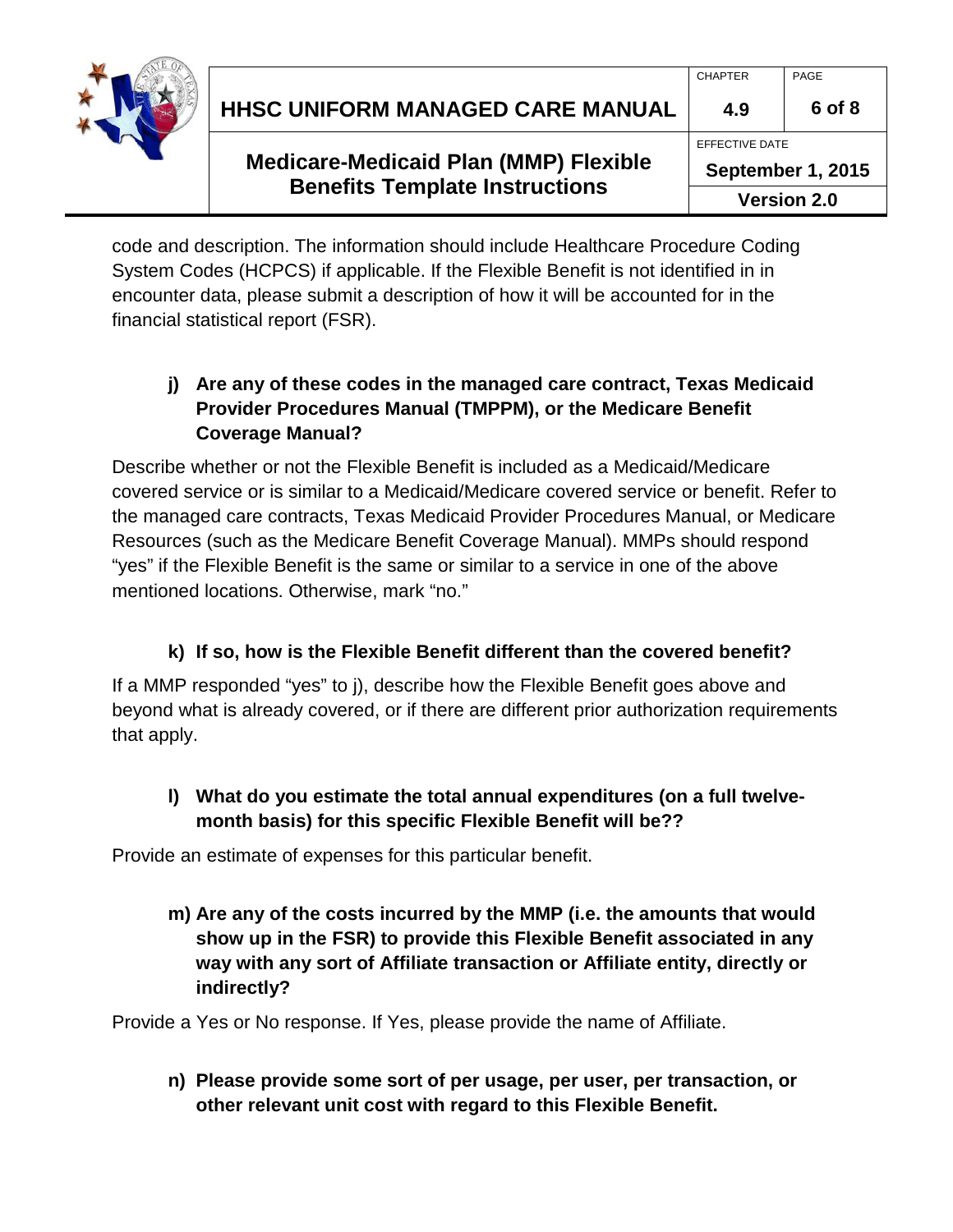

Provide a cost per Enrollee as indicated.

### **o) Provider Responsible for Providing this Service**

Describe which entity is responsible for providing this service including any subcontractors.

### **p) How and when will Providers be notified about the availability of Flexible Benefit**

Describe how and when providers will be notified about the availability of the Flexible Benefit.

### **q) How and when will Enrollees be notified about the availability of Flexible Benefit?**

Describe how and when Enrollees will be notified about the availability of the Flexible Benefit.

### **r) How may an Enrollee obtain or access the Flexible Benefit?**

Describe how an Enrollee may obtain or access the Flexible Benefit. Provide responses to the following questions:

- Is there a trigger (e.g. claim filed, Enrollee referral, or encounter data) that notifies the MMP that a Flexible Benefit needs to be provided to an Enrollee?
- Describe when the Enrollee will receive the Flexible Benefit.
	- $\circ$  Does the Enrollee need to submit a voucher to obtain the Flexible Benefit?
- How long after the request will an Enrollee receive a Flexible Benefit?
	- o Can the Enrollee receive a Flexible Benefit if he or she meets all conditions in one month, but is disenrolled from the plan the next month?